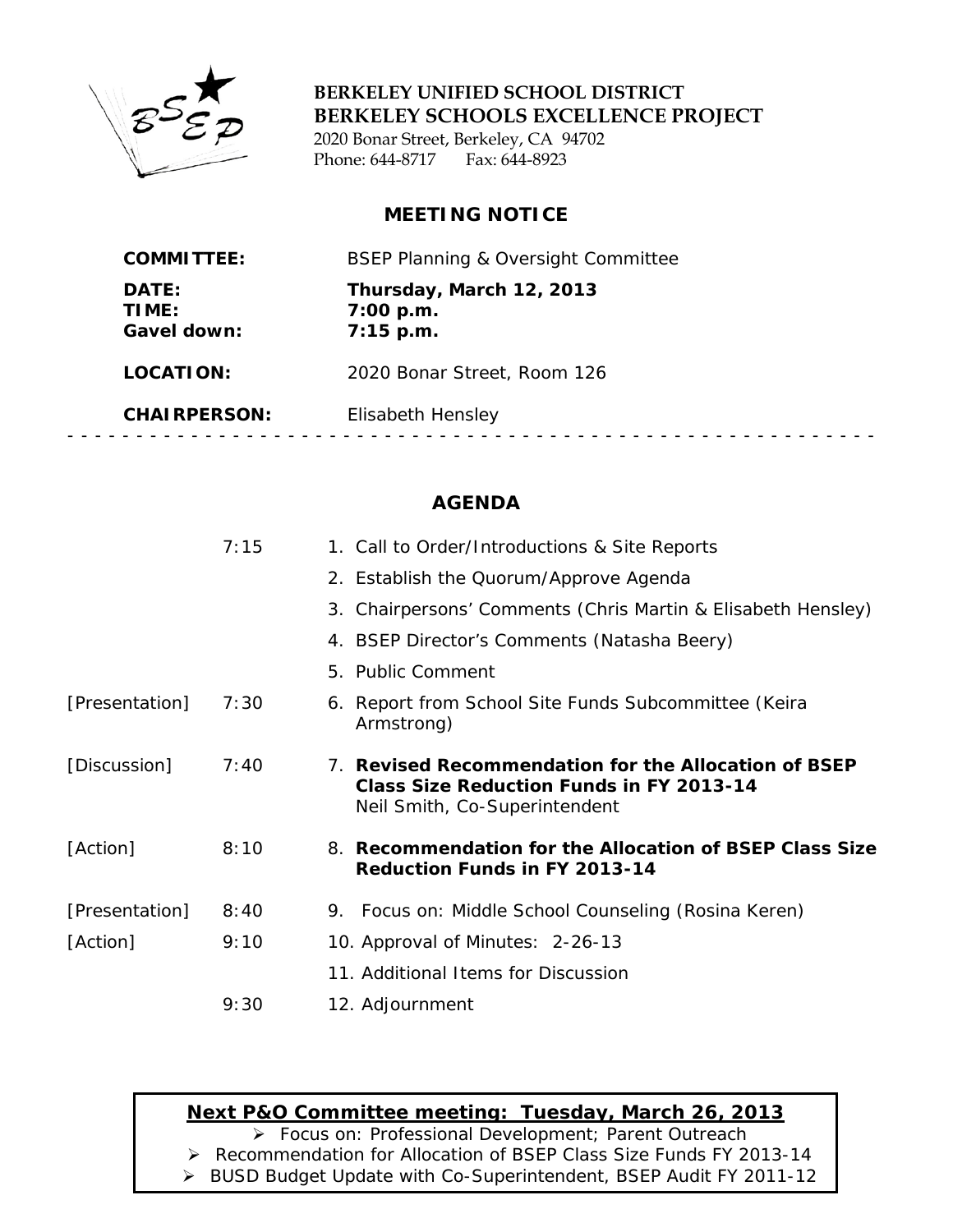#### An average week in the life of Longfellow Middle School's Counseling and Positive School Culture Department

In addition to the regular 60 students we see weekly for planned 1 on 1 sessions or clinical groups, and/or classroom support, this is a snap shot of a week in the life of your Counseling Program:

#### Monday:

Black History Month assemblies 2 parent meetings 1 lunch time boys' socialization group 20 unplanned student 1-1 counseling sessions 2 conflict mediations (both relational aggression: 1 regarding rumors, 1 regarding exclusion)

#### Tuesday:

4 drug and alcohol education groups, with 3-5 students / group. These are ongoing 12 week groups 3 conflict mediations (1 to calm down a misunderstanding between 2 boys, one following up on interpersonal conflict with girl group, one between 2 girls over a boy) Political Action Committee planning meeting, during lunch 2 counselor led workshops on the dangers of stereotypes 15 unplanned student 1-1 sessions

1 meeting w a mom about a hospitalized student, and conversations w hospital re treatment and discharge plans

#### Wednesday:

GSA meets during lunch One counselor led classroom based workshop following up on Black History assembly Collaborate with Y Summer Youth Initiative for our  $8<sup>th</sup>$  graders 1 8<sup>th</sup> grade boys counseling group  $16<sup>th</sup>$  grade boys' lunch time group 3 conflict mediations (both relational aggression: 1 regarding exclusion, 2 regarding rumors) 23 unplanned 1-1 sessions

#### Thursday:

Begin new collaboration with Lifelong's Sleep Education program for our students 1 classroom workshop on Black History month Cinco de Mayo planning meeting 1 conflict mediation, helping 2 students who had become physical resolve their conflict 31 unplanned 1-1 meetings with students

#### Friday:

1 parent mediation Begin setting up Grief Group 3 conflict mediations (1 relational aggression regarding exclusion, 1 sent by teacher regarding conflict in class, one girl issues) 3 drug and alcohol education groups Design monthly theme of Tiger Tickets, and distribute to teachers 18 unplanned student 1-1 meetings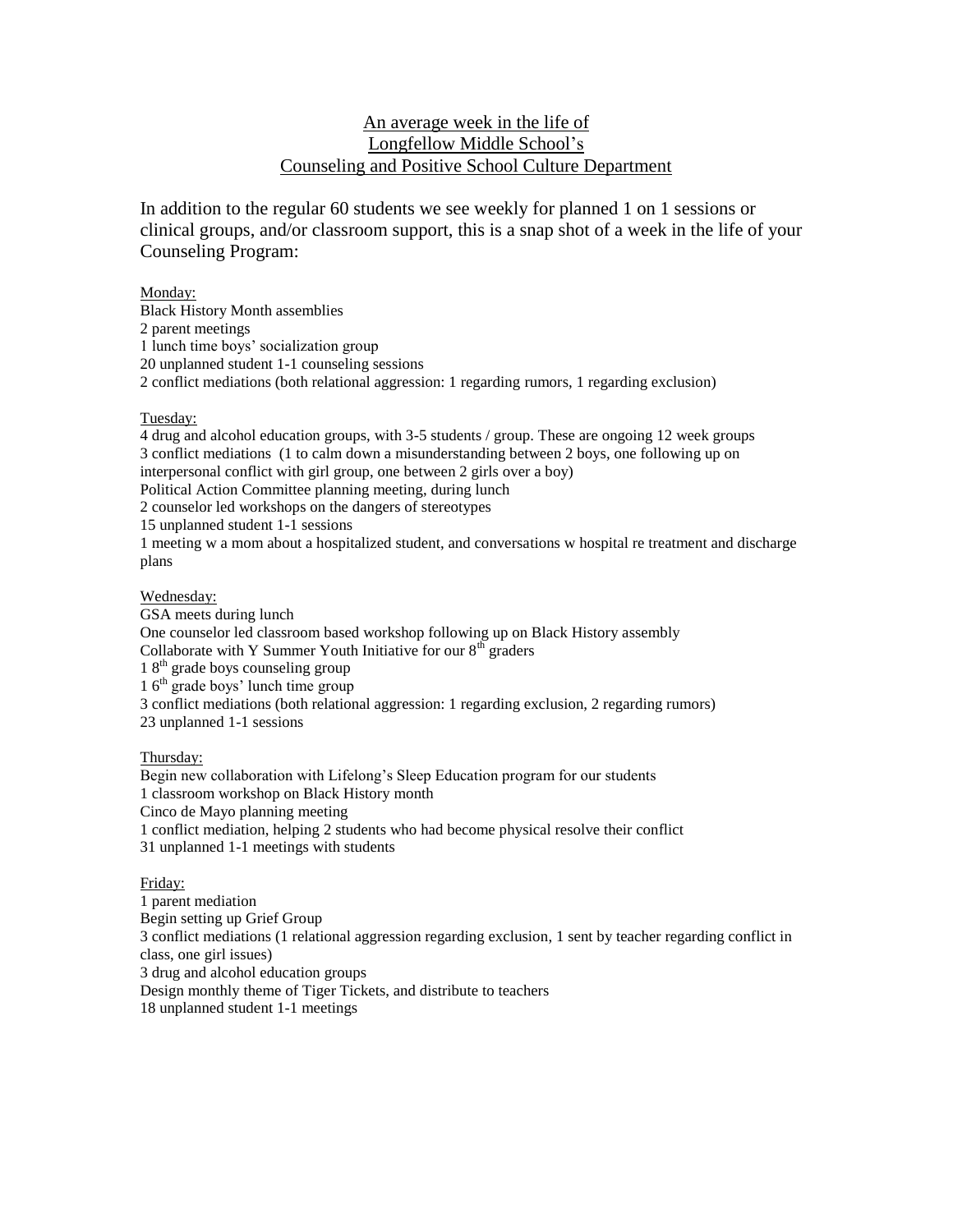Supporting Willard students, families, and staff with free school based services to enhance students' success in school and to promote healthy development.

- Academic support
- Personal/Social development
- Transitions
- Grief and Loss
- Voluntary individual, group and family counseling/therapy
- needs of adolescents
- Conflict mediation
- services

• Professional development in the social/emotional

• Case management and referrals to community

# **Willard Middle School 2125 Stuart Street, Berkeley, CA 94705**



Corey Cohen, LCSW, PPS 510-644-4538 [coreycohen@berkeley.net](mailto:coreycohen@berkeley.net) Jennifer Antonuccio, MS, PPS 510-644-6222 [jenniferantonuccio@berkeley.net](mailto:jenniferantonuccio@berkeley.net)



**Willard Middle School 2125 Stuart Street, Berkeley, CA 94705**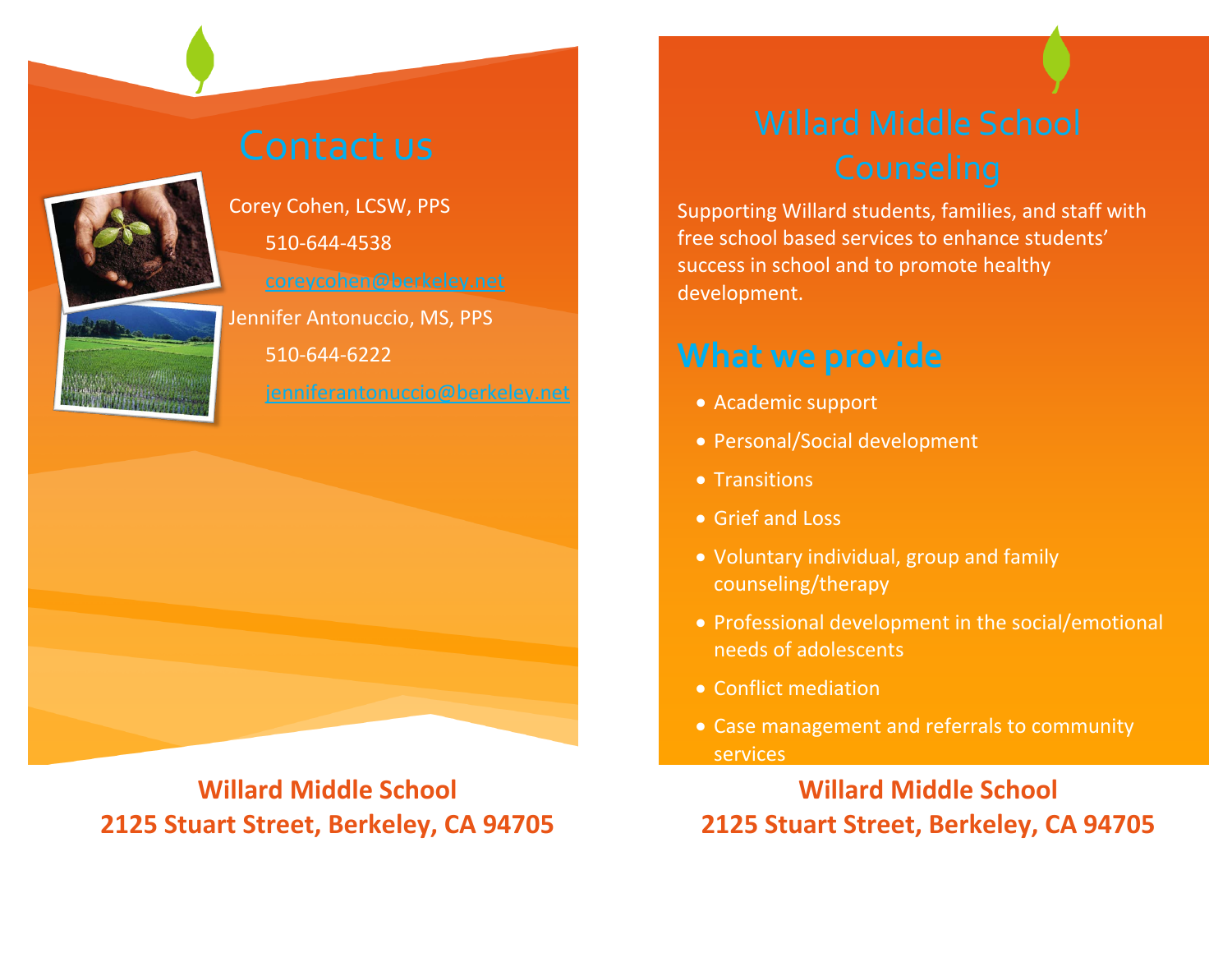"So be sure when you step, Step with care and great tact. And remember that life's A Great Balancing Act. And will you succeed? Yes! You will, indeed! (98 and % percent guaranteed) Kid, you'll move mountains." ― [Dr. Seuss,](http://www.goodreads.com/author/show/61105.Dr_Seuss) *[Oh, The Places You'll Go!](http://www.goodreads.com/work/quotes/2125304)*

"Promise me you will always remember – You are braver than you believe, stronger than you seem and smarter than you think."

― Christopher Robin and Pooh

We are a group of school counseling and mental health professionals providing services on-site to students and families. Our staff counselors are Jennifer Antonuccio, MS, PPS and Corey Cohen, LCSW, PPS. Our team includes Master's level interns working toward licensure in the field of counseling and social work.

Our services are provided at no cost to you and services are confidential: counseling treatment records are kept entirely separate from school records and do not become part of your child's educational record.



• Families can request counseling services through teachers and administrative staff

- Student can ask teachers to see a counselor
- 
- brochure
- 
- request ongoing services

• Family members can contact program supervisors listed on the back of this

• Teachers can refer students for screening

• Previous teachers or counselors can

Please call or email us with questions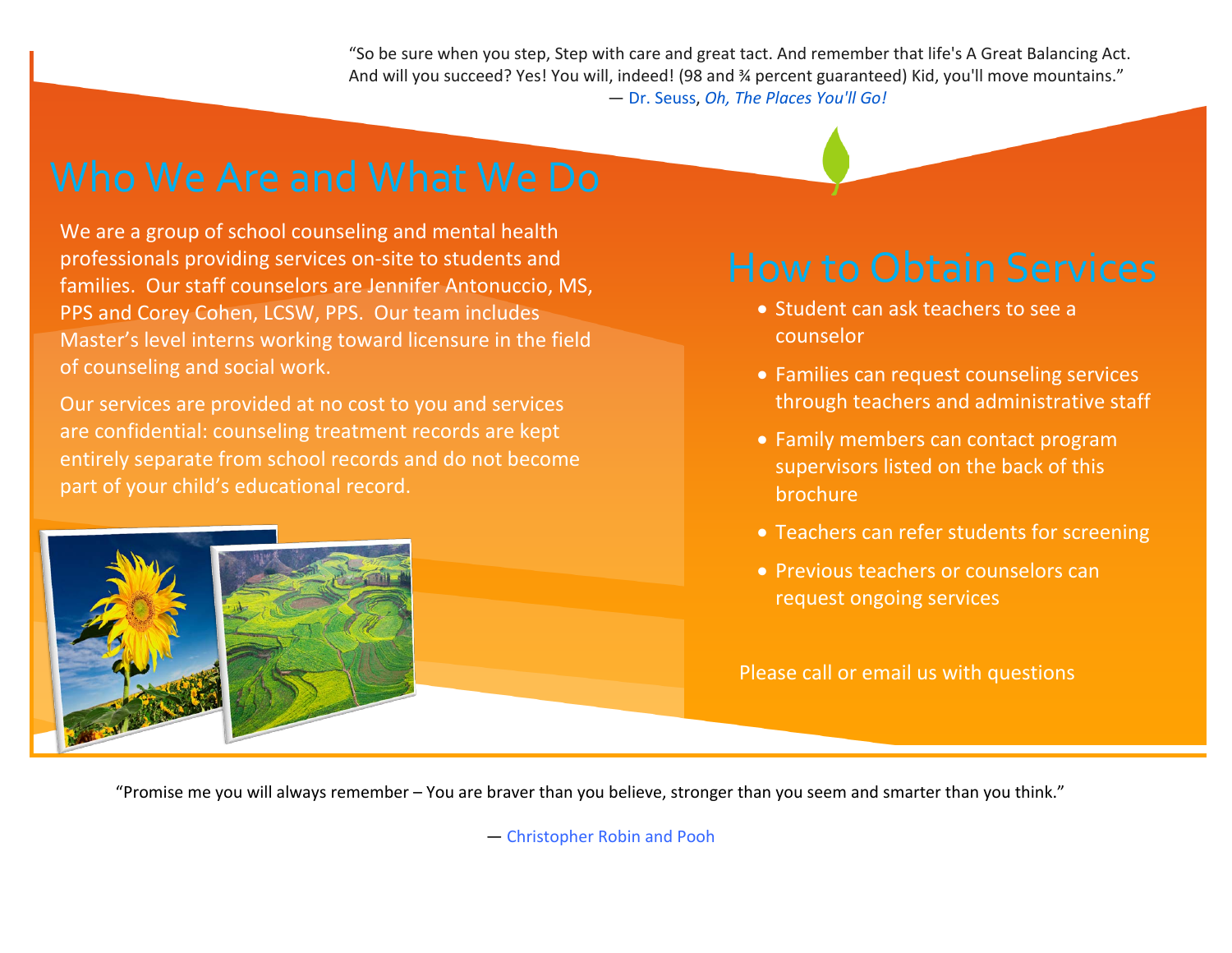| Based on CSR Recommendations for FY 2013-14                             |    | <b>BSEP CSR Multi Year Projections</b> |              |                                                      |                           |                           |
|-------------------------------------------------------------------------|----|----------------------------------------|--------------|------------------------------------------------------|---------------------------|---------------------------|
|                                                                         |    |                                        |              | V2013-03-04                                          |                           |                           |
|                                                                         |    | FY 2013-14                             |              | FY 2014-15 FY 2015-16                                |                           | FY 2016-17                |
| COLA - Revenues Only (A)<br>Step Increase for teachers<br>Indirect Cost |    | 0.0165<br>0.0100<br>0.0673             |              | 0.022<br>0.0100<br>0.0673                            | 0.024<br>0.0100<br>0.0673 | 0.024<br>0.0100<br>0.0673 |
| Revenues                                                                |    |                                        |              |                                                      |                           |                           |
| Revenue Allocation                                                      |    |                                        |              | 15,734,186 \$ 16,080,338 \$ 16,466,266 \$ 16,861,457 |                           |                           |
| Expenditures                                                            |    |                                        |              |                                                      |                           |                           |
| Transfer to General Fund for Classroom<br>Teachers:                     |    |                                        |              |                                                      |                           |                           |
| - Classroom Teachers $(B)$                                              |    | 11,276,600                             |              | 11,389,366                                           | 11,503,260                | 11,618,292                |
| - Illness Substitutes                                                   |    | 222,700                                |              | 224,927                                              | 227,176                   | 229,448                   |
| - Direct Support                                                        |    | 375,800                                |              | 379,558                                              | 383,354                   | 387,187                   |
| Expanded Course Offerings (8.0 FTE)                                     |    | 725,360                                |              | 732,614                                              | 739,940                   | 747,339                   |
| Certificated Counselors (4.8 FTE)                                       |    | 464,100                                |              | 468,741                                              | 473,428                   | 478,163                   |
| Program Support (21.50 FTE)                                             |    | 1,874,100                              |              | 1,892,841                                            | 1,911,769                 | 1,930,887                 |
| Indirect Costs @ 6.73%                                                  |    | 1,005,372                              |              | 1,015,426                                            | 1,025,580                 | 1,035,836                 |
| <b>Total Expenditure Budget</b>                                         |    | 15,944,032                             |              | 16,103,472                                           | 16,264,507                | 16,427,152                |
| Net Change to Fund Balance                                              |    | (209, 846)                             |              | (23, 134)                                            | 201,759                   | 434,305                   |
| Projected Beginning Fund Balance (C)                                    |    | 813,791                                |              | 603,945                                              | 580,811                   | 782,570                   |
| Projected Ending Fund Balance                                           | \$ | 603,945 \$                             |              | 580,811 \$                                           |                           | 782,570 \$ 1,216,875      |
| Designations:                                                           |    |                                        |              |                                                      |                           |                           |
| CSR share of 3% Reserve                                                 | \$ | 478,321 \$                             |              | 483,104 \$                                           | 487,935 \$                | 492,815                   |
| <b>Total Ending Fund Balance</b>                                        | s  | 1,082,266                              | $\mathsf{S}$ |                                                      | 1,063,915 \$ 1,270,506 \$ | 1,709,690                 |

A) Cost of Living Adjustments (COLAs) are included in revenue projections. COLAs for fiscal year 2014-15 through 2016-17 are projected and may not materialize.

B) Does not include any potential salary increases.

C) 1% bonus for 2012-13 has already been transferred and deducted from beginning fund balance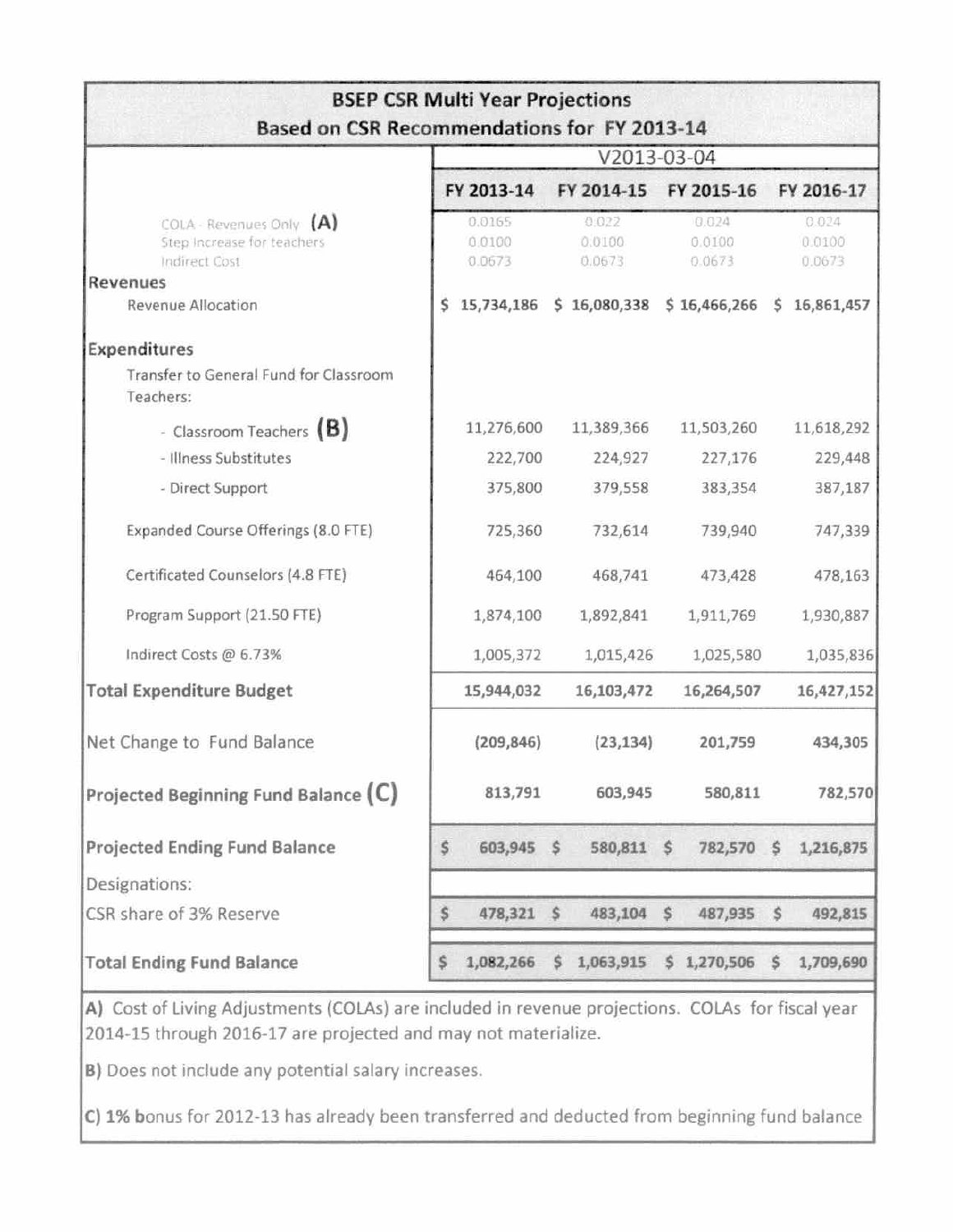|                                                            |                                    | BERKELEY UNIFIED SCHOOL DISTRICT                   |                                                                                                           |                                |                                        |
|------------------------------------------------------------|------------------------------------|----------------------------------------------------|-----------------------------------------------------------------------------------------------------------|--------------------------------|----------------------------------------|
|                                                            |                                    | <b>CLASS SIZE REDUCTION FTE PLANNING DOCUMENT</b>  |                                                                                                           |                                |                                        |
|                                                            |                                    | FY 2013-14 PROPOSAL v 2013-03-04                   |                                                                                                           |                                |                                        |
| GRADE LEVEL                                                | ENROLLMENT<br>BY GRADE<br>STAFFING | <b>CLASS SIZE FTE</b><br>¢<br><b>NERZI</b><br>FUND | Meas. A<br>$rac{R}{C}$<br>$\begin{array}{c} \underline{\mathbf{E}} \\ \underline{\mathbf{E}} \end{array}$ | Necessary<br>Meas. A<br>ш<br>Г | Meas. A<br>$\frac{\alpha}{\beta}$<br>E |
| ELEMENTARY SCHOOI<br>Kindergarten                          | <b>STUDENTS</b><br>754             | 34.<br>22.18                                       | 15.52<br>F.                                                                                               | $\frac{8}{0.30}$               |                                        |
| - Release Time<br>Grade <sup>1</sup>                       | 730                                | 21.47<br>$0.86\,$                                  | 15.03<br>$0.60\,$                                                                                         |                                |                                        |
| Grade 2                                                    | 683                                | 20.09                                              | 14.06                                                                                                     |                                |                                        |
| - Release Time<br>-Release Time<br>Grade 3                 | 617                                | 18.15<br>0.80<br>0.73                              | 12.70<br>0.56<br>0.51                                                                                     |                                |                                        |
| 1-3 Adjustments                                            |                                    | 34:1                                               | 26:1                                                                                                      | 2.60                           |                                        |
| - Release Time **<br>Grade 4                               | 672                                | 19.76                                              | 6.09                                                                                                      |                                |                                        |
| - Release Time **<br>Grade 5                               | 688                                | 20.24<br>3.95<br>4.05                              | 1.22<br>6.22<br>1.24                                                                                      |                                |                                        |
| 4-5 Adjustments                                            | K-5 TOTAL                          | 132.28<br>34                                       | 73.75<br>$\mathbf{c}$                                                                                     | 0.85<br>$\frac{5}{3}$          | 77.50                                  |
| Grade K-5 Special Day Class                                | $\overline{\phantom{a}}$           | 0.50                                               | 0.44<br>š                                                                                                 | $\frac{8}{2}$                  | 0.44                                   |
| Release time Special Day Class<br><b>IDDILE SCHOOL</b>     |                                    | <b>36</b><br>0.10                                  | 0.09<br>ž<br>ä                                                                                            |                                | 0.09                                   |
| Grade 6 Necessary Adjustments<br>- Release Time<br>Grade 6 | 668                                | 18.56<br>3.71                                      | 1.06<br>5.30                                                                                              | 0.18                           |                                        |
| Grade 7-8 Adjustments<br>Grade 7<br>Grade 8                | 615<br>591                         | 36:<br>19.70<br>20.50                              | 5.86<br>5.63<br>28:1                                                                                      | 0.32                           |                                        |
|                                                            |                                    |                                                    |                                                                                                           |                                |                                        |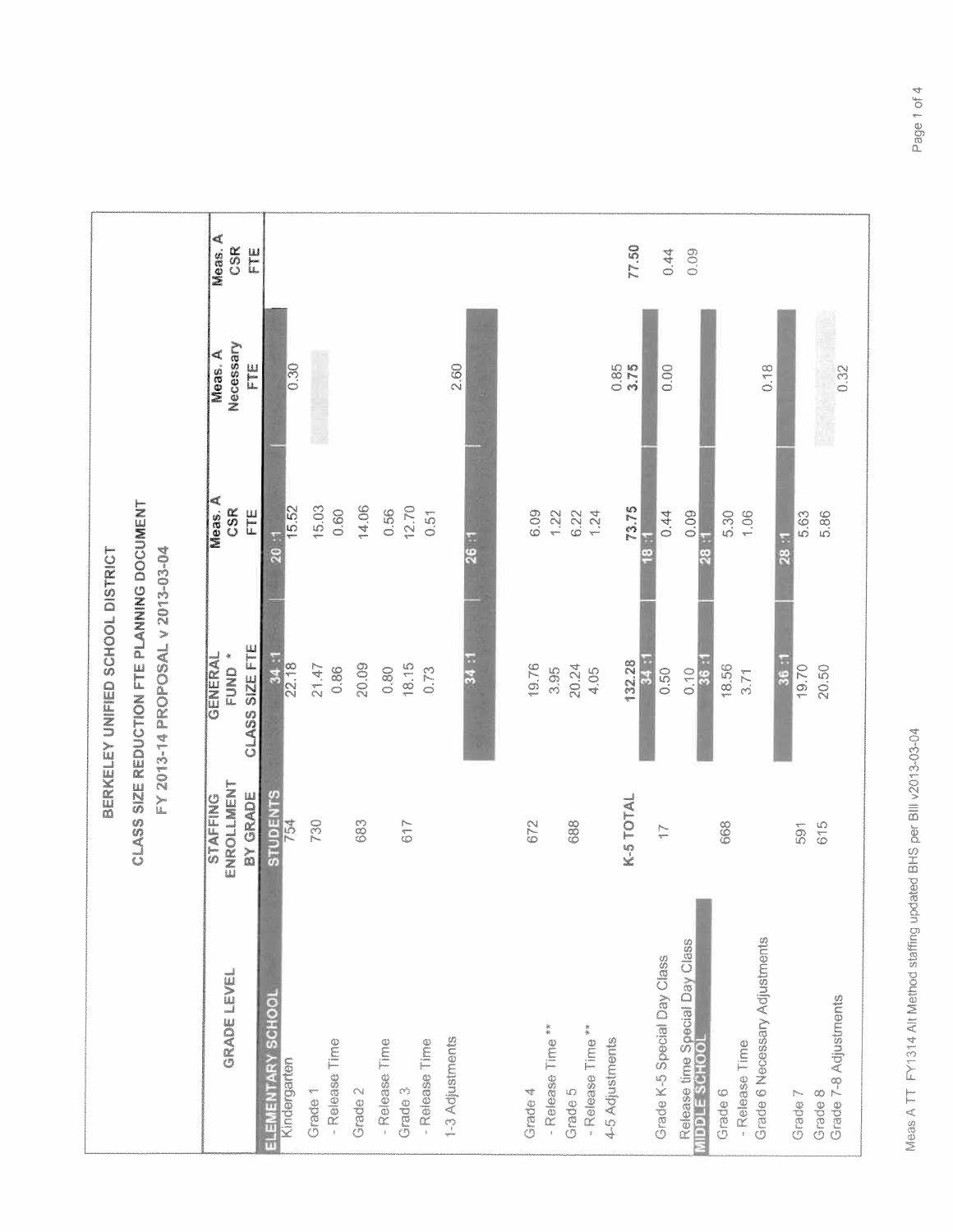|                                |                 | BERKELEY UNIFIED SCHOOL DISTRICT                                               |                        |                |          |
|--------------------------------|-----------------|--------------------------------------------------------------------------------|------------------------|----------------|----------|
|                                |                 | CLASS SIZE REDUCTION FTE PLANNING DOCUMENT<br>FY 2013-14 PROPOSAL v 2013-03-04 |                        |                |          |
|                                | 6-8 TOTAL       | 62.47<br>34                                                                    | 17.85<br>$\frac{1}{8}$ | $\frac{50}{2}$ | 18.35    |
| Grade 6-8 Special Day Class    | œ               | 0.28                                                                           | 0.25                   |                | 0.25     |
| Release time Special Day Class |                 | 36:1<br>0.06                                                                   | 0.05<br>28.5           |                | 0.05     |
|                                | 768             | 25.59                                                                          | 7.32                   |                |          |
|                                | 726             | 24.20                                                                          | 6.91                   |                |          |
|                                | 647             | 21.57                                                                          | 6.16                   |                |          |
|                                | 645             | 56<br>21.51                                                                    | 6.14                   |                | 26.53    |
|                                |                 |                                                                                |                        |                |          |
| Grade 9-12 Special Day Class   | $\tilde{\circ}$ | 2.23                                                                           | 2.24                   |                | 2.24     |
|                                | $\frac{40}{5}$  | 4.67                                                                           | 4.67                   |                | $4.67$   |
|                                |                 |                                                                                |                        | $\frac{86}{2}$ | $0.86\,$ |
|                                | TOTAL 9-12      | 99.77                                                                          | 33.44                  | $0.36$         | 34.30    |
|                                | 4,161           | 122.39                                                                         | 70.06                  | 3.75           | 78.03    |
|                                |                 | 10.49                                                                          | 4.22                   | $0.00$         |          |
|                                | 1,882           | 59.04                                                                          | 17.04                  | 0.50           | 18.65    |
|                                |                 | 3.77                                                                           | $\mathbb{H}^1$         | $0.00$         |          |
|                                | 2,993           | 99.77                                                                          | 33.44                  | $0.86\,$       | 34.30    |
|                                | 9,036           | 295.46                                                                         | 125.87                 | $\frac{0}{5}$  | 130.97   |
|                                |                 |                                                                                |                        |                |          |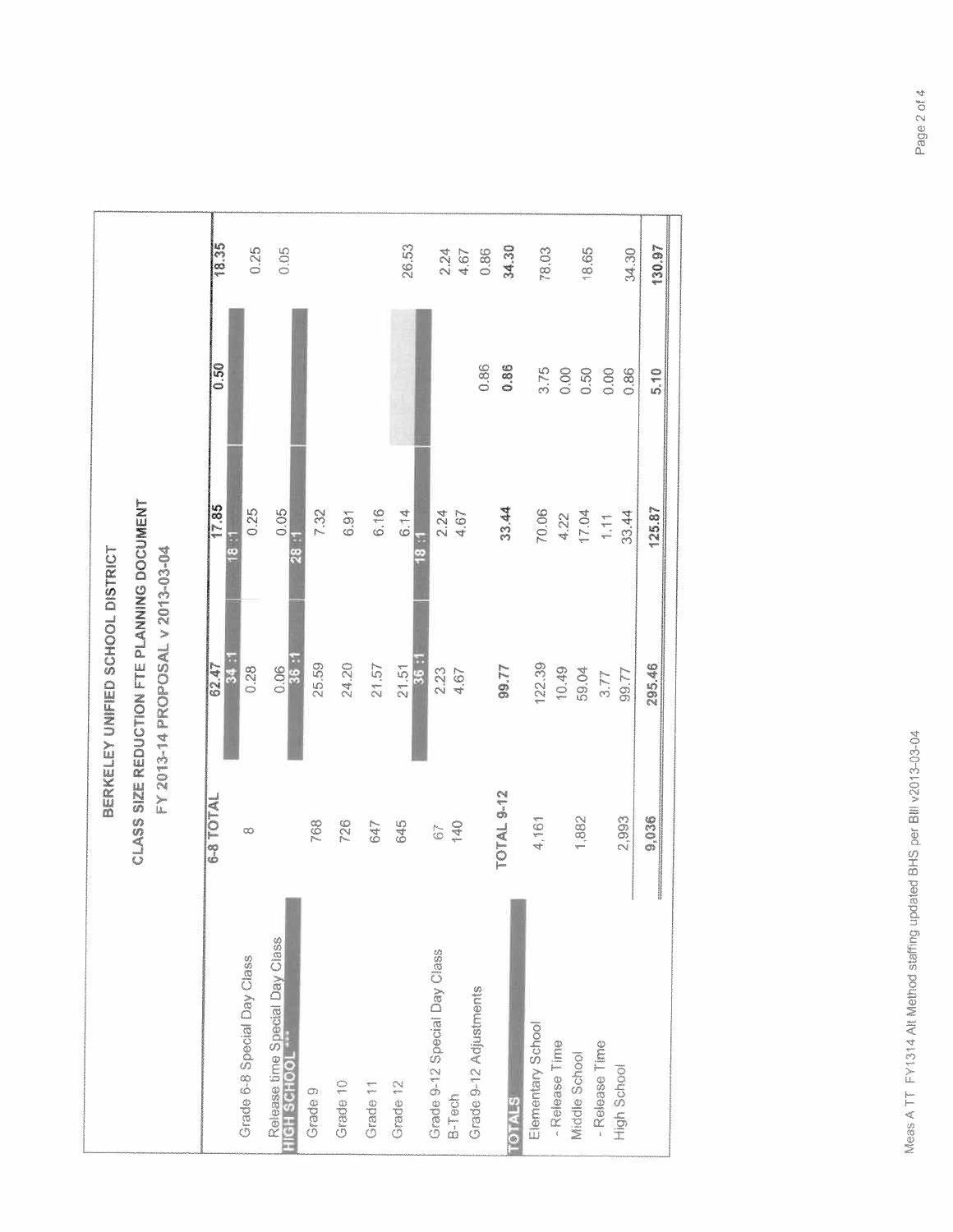|                                                                                                                             | BERKELEY UNIFIED SCHOOL DISTRICT                                               |                    |           |              |
|-----------------------------------------------------------------------------------------------------------------------------|--------------------------------------------------------------------------------|--------------------|-----------|--------------|
|                                                                                                                             | CLASS SIZE REDUCTION FTE PLANNING DOCUMENT<br>FY 2013-14 PROPOSAL v 2013-03-04 |                    |           |              |
| E FOR CSR<br><b>BSEPIMEAS A PROJECTED EXPENS</b>                                                                            |                                                                                |                    |           |              |
| 86,100<br>FTE Ave Compensation                                                                                              |                                                                                | \$10,837,400       | \$439,200 | \$11,276,600 |
| \$1,700<br>Sub Ave Compensation                                                                                             |                                                                                | \$214,000          | \$8,700   | \$222,700    |
| \$2,870<br>Direct Support                                                                                                   |                                                                                | \$361,200          | \$14,600  | \$375,800    |
| 90,670<br>Preliminary Measure A Transfer                                                                                    |                                                                                | \$11,412,600       | \$462,500 | \$11,875,100 |
| State K-3 CSR Revenue \$2.7 million (projected)<br>** Two fifths of General Fund release<br>*** Based on Average Enrollment | time is for music paid from the BSEP Measure A VAPA Budget                     |                    |           |              |
|                                                                                                                             | ш<br>L                                                                         | 2013-14 Budget     |           |              |
| FTE based on CSR Formula                                                                                                    | 125.87                                                                         | \$11,412,600       |           |              |
| Necessary FTE to achieve class size ratios                                                                                  | $\frac{6}{5}$                                                                  | 462,500            |           |              |
| Transfer from BSEP to GF for CSR                                                                                            | 130.97                                                                         | \$11,875,100       |           |              |
| Discretionary                                                                                                               |                                                                                |                    |           |              |
| and Middle Schools<br>Expanded Course Offerings - BHS<br>(including Subs and Direct Support                                 | 8.00                                                                           | 725,360            |           |              |
| Middle School Counseling Services                                                                                           | 4.80                                                                           | 464,100            |           |              |
| Program Support                                                                                                             | 21.50                                                                          | 1,874,100          |           |              |
| <b>Total Discretionary</b>                                                                                                  | 34.30                                                                          | \$3,063,560        |           |              |
| expense<br>Total projected BSEP/Measure A                                                                                   | 165.27                                                                         | 14,938,660.00<br>H |           |              |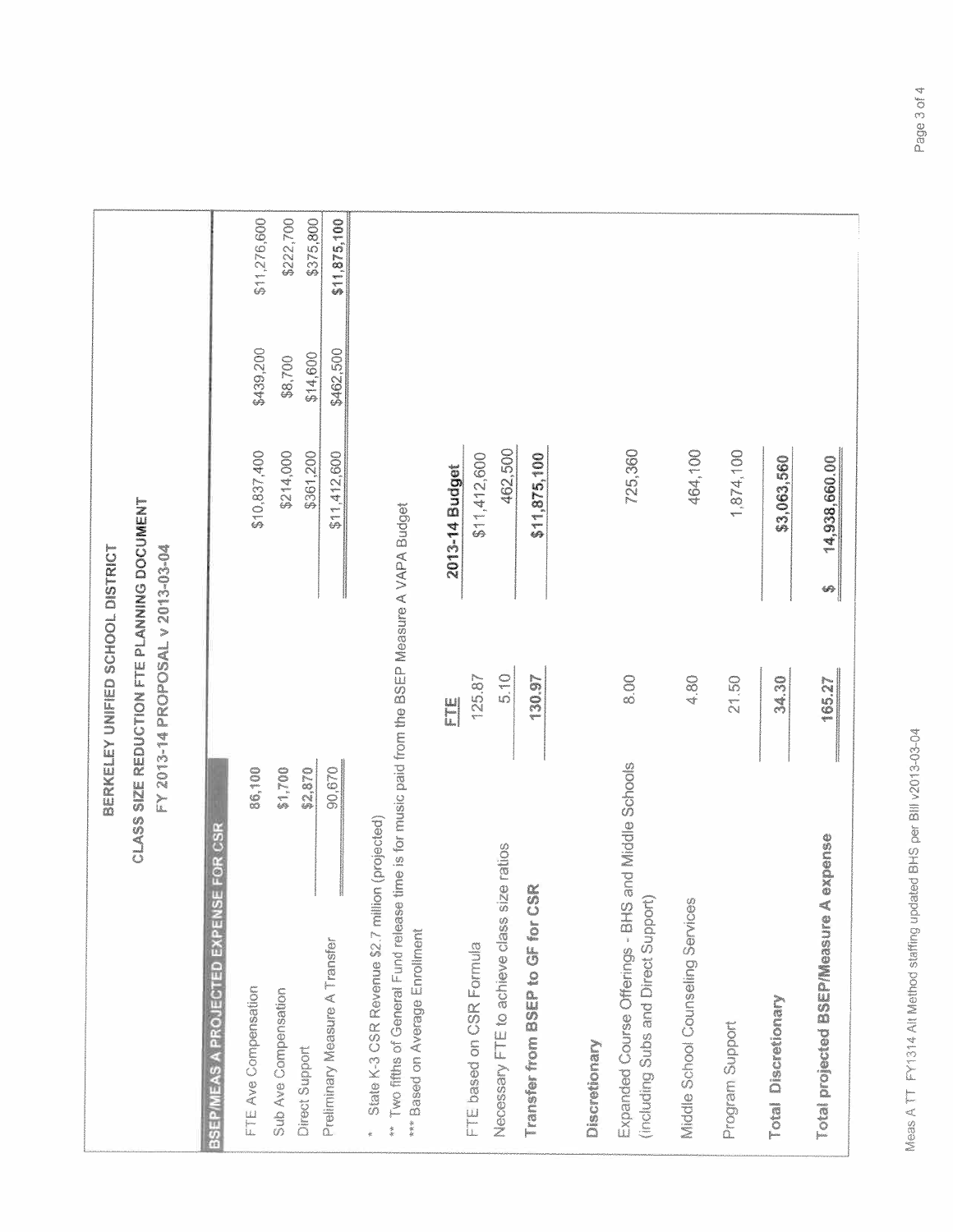|                                                              |                      | BERKELEY UNIFIED SCHOOL DISTRICT                                                      |                    |  |
|--------------------------------------------------------------|----------------------|---------------------------------------------------------------------------------------|--------------------|--|
|                                                              |                      | <b>CLASS SIZE REDUCTION FTE PLANNING DOCUMENT</b><br>FY 2013-14 PROPOSAL v 2013-03-04 |                    |  |
|                                                              |                      |                                                                                       |                    |  |
| Middle School Counseling Services:                           | $1.2$ FTE            | $\frac{2}{1}$                                                                         | 116,000            |  |
| Williard<br>Longfellow<br>King                               | $1.2$ FTE<br>2.4 FTE | 12<br>$\frac{4}{2}$                                                                   | 116,000<br>232,100 |  |
| <b>Total Counselors</b>                                      |                      | $\frac{8}{4}$                                                                         | 464,100            |  |
| Program Support in Priority Order<br><b>Literacy Coaches</b> | $3.3$ FTE            | co<br>co                                                                              | 306,900            |  |
| Williard (M.S. Math)                                         |                      |                                                                                       |                    |  |
| Longfellow (M.S. Math)                                       | 1.0 FTE<br>$0.8$ FTE | $\frac{8}{2}$<br>dures.                                                               | 68,900<br>86,100   |  |
| King (M.S. Math)<br>BHS (HS Math)                            | 1.6 FTE<br>$2.0$ FTE | $\frac{1}{\gamma} \frac{1}{\gamma}$                                                   | 137,800<br>172,200 |  |
| 3/4/5 Combos                                                 | $1.8$ FTE            | $\frac{1}{2}$                                                                         | 155,000            |  |
| Rtl2 teachers K-5                                            | 5.5 FTE              | 5.8                                                                                   | 473,600            |  |
| က<br>ထ<br>Rtl2 teachers                                      | 5.5 FTE              | 5.8                                                                                   | 473,600            |  |
| Total Program Support                                        |                      | 2.5                                                                                   | 1,874,100          |  |
|                                                              |                      |                                                                                       |                    |  |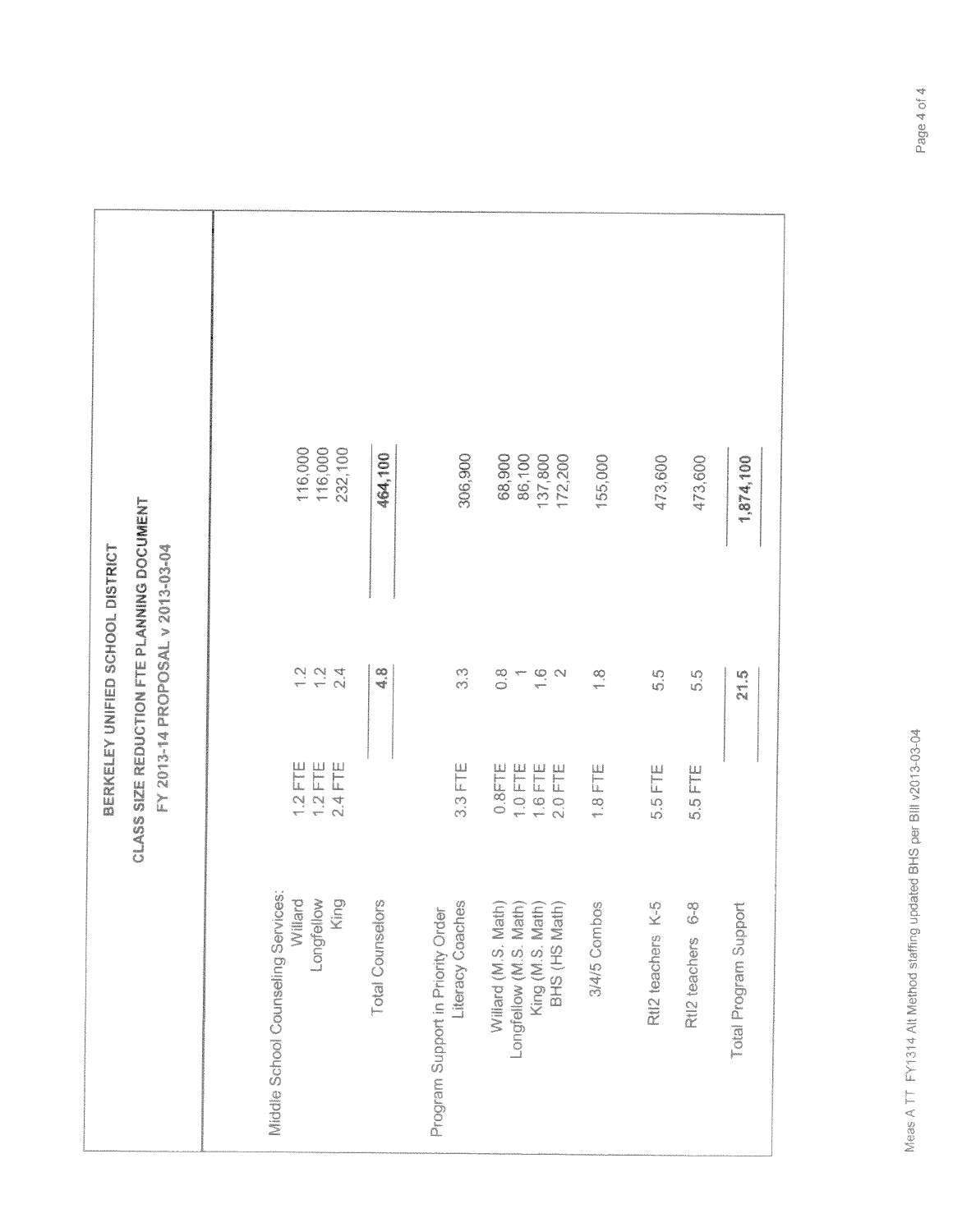# **BERKELEY UNIFIED SCHOOL DISTRICT**

**TO:** BSEP Planning & Oversight Committee

**FROM:** Neil Smith and Javetta Cleveland

**DATE:** March 12, 2013

**SUBJECT:** Recommendation for the expenditure of the BSEP Class Size Reduction monies in FY 2013-14

# **Class Size Reduction Staffing in the 2013-14 School Year**

This recommendation is based on the following assumptions:

- Staffing enrollment of K-12 students is projected at 9,036.
- Total average compensation (includes salary and employer paid fringe benefits) of classroom teachers is projected at \$86,100.
- There is continued State funding for the K-3 Class Size Reduction Program.
- BSEP revenue for the CSR fund in FY 2013-2014 is projected at \$15,734,186, with a net allocation, after 6.73% indirect costs, of **\$14,743,156**.
- General Fund revenue is projected based on the Governor's budget of January 2013.

The average class sizes specified in the BSEP Measure are being maintained at all grade levels with teacher/student staffing ratios of:

- 20:1 for the K-3 grades,
- 26:1 for  $4<sup>th</sup>$  &  $5<sup>th</sup>$  grades,
- 28:1 for grades 6 thru 12.

This is achieved with General Fund monies being used to establish a ratio of 34:1 for the K-5 grades and 36:1 in grades 6-12, and BSEP CSR funds used to reduce the pupil-teacher ratios to the lower class sizes. The reduced class size in K-3 enables the District to qualify for funding from the State Class Size Reduction funds, which are expected to provide \$2.7 million to the General Fund.

According to the meaure, average class sizes in the K-3 grades shall be reduced to 20:1 as long as state class size reduction funds are provided for that purpose at a level not less than currently funded by the State; it is possible that the governor's budget will phase toward a 24:1 ratio in the future at which point an examination of funding scenarios may be warranted.

The staffing formula used for secondary schools in FY 2013-14 is that defined in the BSEP Measure, section 6.B: student enrollment x 6 class periods per day/per student, divided by 5 teaching periods, divided by average class size objective of 28:1.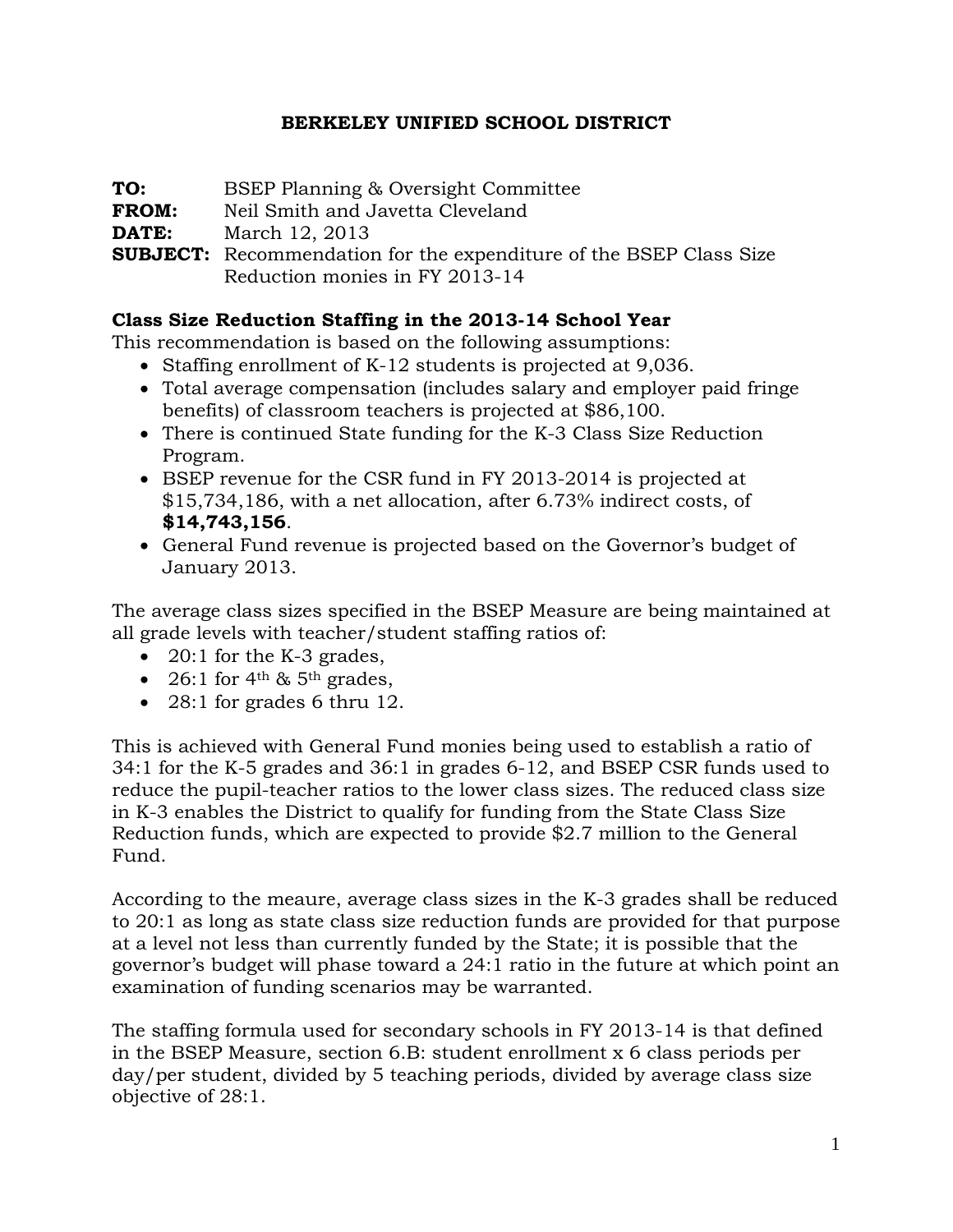This calculation results in a total of **426.43** Full Time Equivalent (FTE) classroom teachers projected to be necessary to staff the K-12 classrooms at the ratios listed above, of which BSEP would fund **130.97** FTE teachers (including the associated preparation time for BSEP funded teachers).

To meet these targeted class size reduction goals, the expense to the BSEP Class Size Reduction fund in 2013-14 is projected to be **\$11,875,100**. This figure includes the FTE compensation, substitute compensation, and "direct support", which are the operational and other costs associated with opening and maintaining additional classrooms. The attached "Teacher Template" details this recommendation. (Attachment A)

It should be noted that enrollment projections are reviewed both prior to presentation of the budget to the Board for adoption in June, and again in early September after the actual enrollment has stabilized. The actual expense for the BSEP transfer to the General Fund for classroom teachers is calculated at the close of the Fiscal Year.

## **Discretionary Expenditures: Expanded Course Offerings, Counseling Services and Program Support**

After the class size goals are achieved, the BSEP Measure stipulates that BSEP CSR funds may be used for "expanded course offerings (ECO)," counseling services at each of the District's middle schools, and "program support."

The District must be able to maintain the class size reduction goals stipulated in the Measure through the duration of the Measure, which is set to expire at the end of FY 2017. An important consideration in proposing expenditure of the BSEP CSR fund for these discretionary purposes is the need to maintain an appropriate reserve in the CSR fund, with the reserve for personnel variance an important consideration, given the cost of funding positions. In 2012-13, a 1% bonus to staff incurred a cost of \$141,000 to this resource.

The expanded course offerings and program support are intended to provide a high quality of education for all students, in accordance with the BSEP measure. The expanded course offerings offer a wide variety of options for students, from AP augmentation classes, which give access to AP coursework for students who might not otherwise have such access, to science labs, yearbook and music classes. Reduced class sizes in algebra and geometry are improving grades for students with math challenges. The BSEP-funded RTI2 program functions as a comprehensive way of tailoring education to meet all student needs, using data to make decisions about student learning.

Following is the recommendation for the expenditure of BSEP CSR funds for Counseling Services, ECO classes and Program Support in FY 2013-14.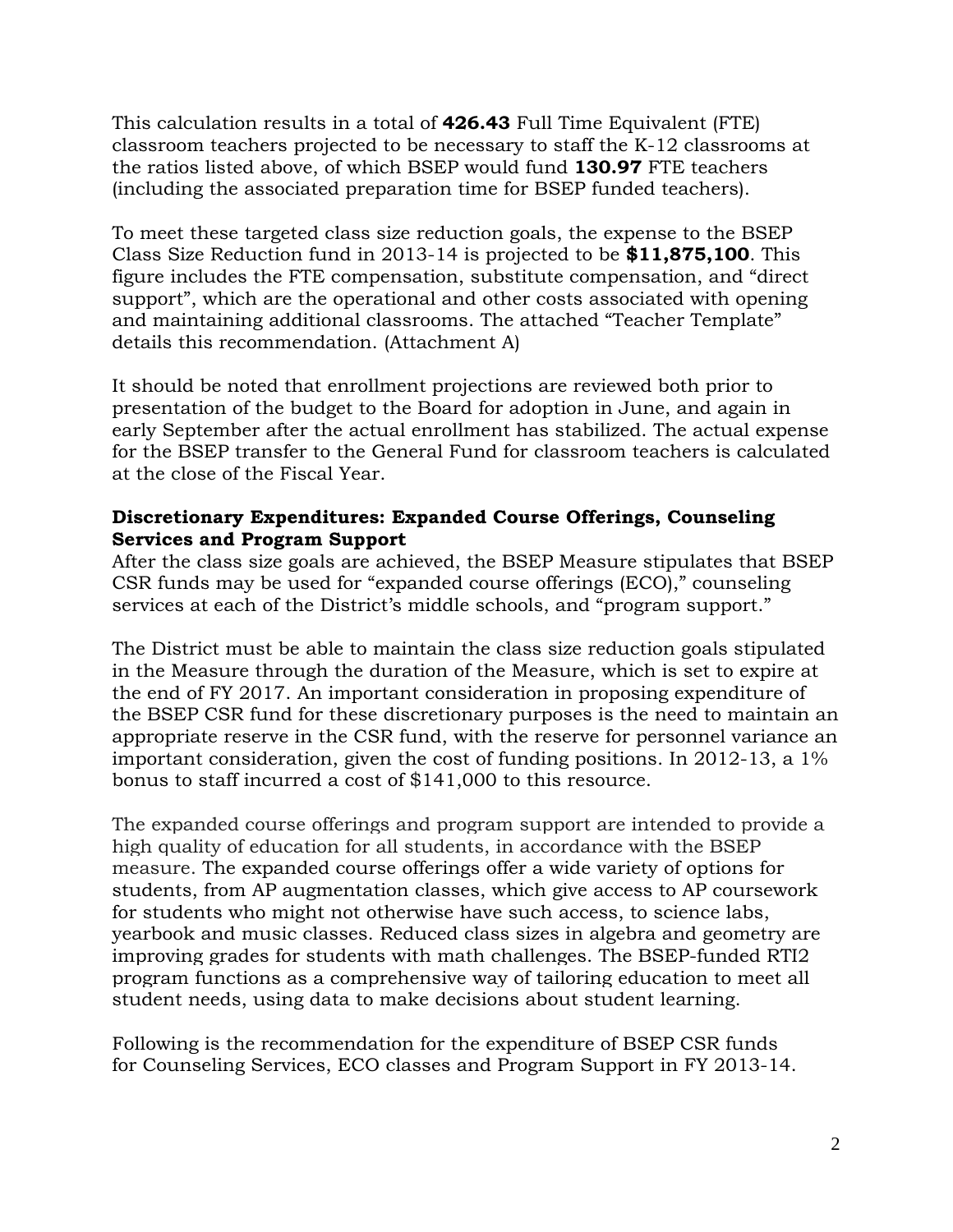#### **Counseling Services at each Middle School**

• **4.8 FTE counselors** at the middle schools, that is, 1.2 FTE at Longfellow, 1.2 FTE at Willard, and 2.4 at King. This is the same allocation as in FY 2012-13.

### **Projected expense: \$464,100**

# **Expanded Course Offerings (ECO)**

- **6.4 FTE classroom teachers** for ECO classes at Berkeley High School
- **1.6 FTE classroom teachers** for ECO classes at the Middle Schools

#### **Projected expense: \$725,360**

## **Program Support**

Our recommendation is to fund **21.9** FTE Program Support teachers in the next school year as follows:

- **3.3 FTE elementary school Literacy Coaches/Teachers**  (.3 FTE for each elementary school).
- **3.4 FTE middle school math teachers** to lower class size from 28:1 to 20:1 in Algebra and pre-Algebra classes at all three middle schools.
- **2.0 FTE BHS math teachers** to maintain lower class sizes in Algebra and Geometry classes.
- **1.8 FTE elementary school teachers** for a .5 FTE allocation (plus .10 FTE prep time for each teacher) to each of three schools: Cragmont, LeConte and Rosa Parks to provide grade-specific time for students in 3/4 or 4/5 combination classes.
- **5.5 FTE RTI2 teachers** for the 11 elementary schools (.5 FTE at each elementary school).
- **5.5 FTE RTI2 teachers** for the three middle schools (1.5 FTE for Longfellow, 1.5 FTE for Willard, and 2.5 FTE at King)

#### **Projected expense: \$1,874,100**

In summary, the recommendation for the expenditure of the BSEP Class Size Reduction monies in FY 2013-14 is:

## **Transfer from BSEP to General Funds for CSR: \$11,875,100 Discretionary: \$3,063,560 Indirect Costs: 1,005,372**

**Total Projected BSEP/Measure A Expense: \$15,944,032**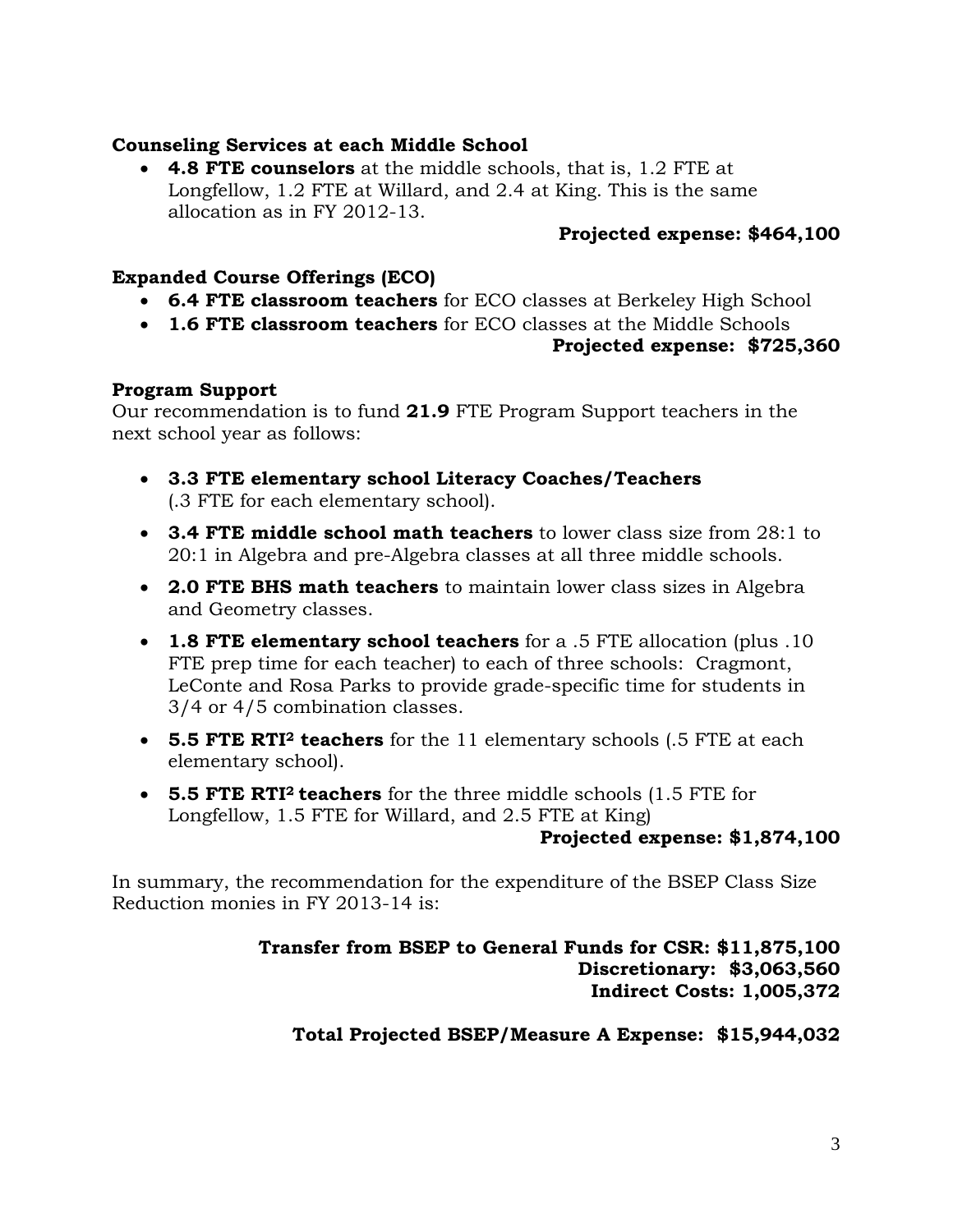# **Middle School Math Scores in the Era of Additional Class Size Reduction**

In March 2007 the Middle School Math Collaborative suggested a number of recommendations to improve math teaching and learning. Among these:

- Curricular changes at both the elementary and middle grades to emphasize "algebra readiness," having most students take a full year of Algebra in  $8<sup>th</sup>$  grade or earlier.
- Additional professional development for math teachers.
- The use of common assessments, the primary of which are the district math assessments.
- A focus on math organizationally, so that all instructional personnel including principals, and both classroom and ULSS / RTI2 teachers were focusing on students who were not making progress.
- In 2006-07 additional teachers were assigned to middle school math to lower  $8^{th}$  grade math class sizes to roughly 20:1. (Honors sections were larger.) In 2007-08 math class size reduction was added for  $7<sup>th</sup>$ grade as well. (Sixth grade sections are cored as math/science and English/history, so CSR would not be easily implemented.)

The graph below shows aggregate performance by grade. Note the consistent rise in  $7<sup>th</sup>$  and  $8<sup>th</sup>$  grade scores.